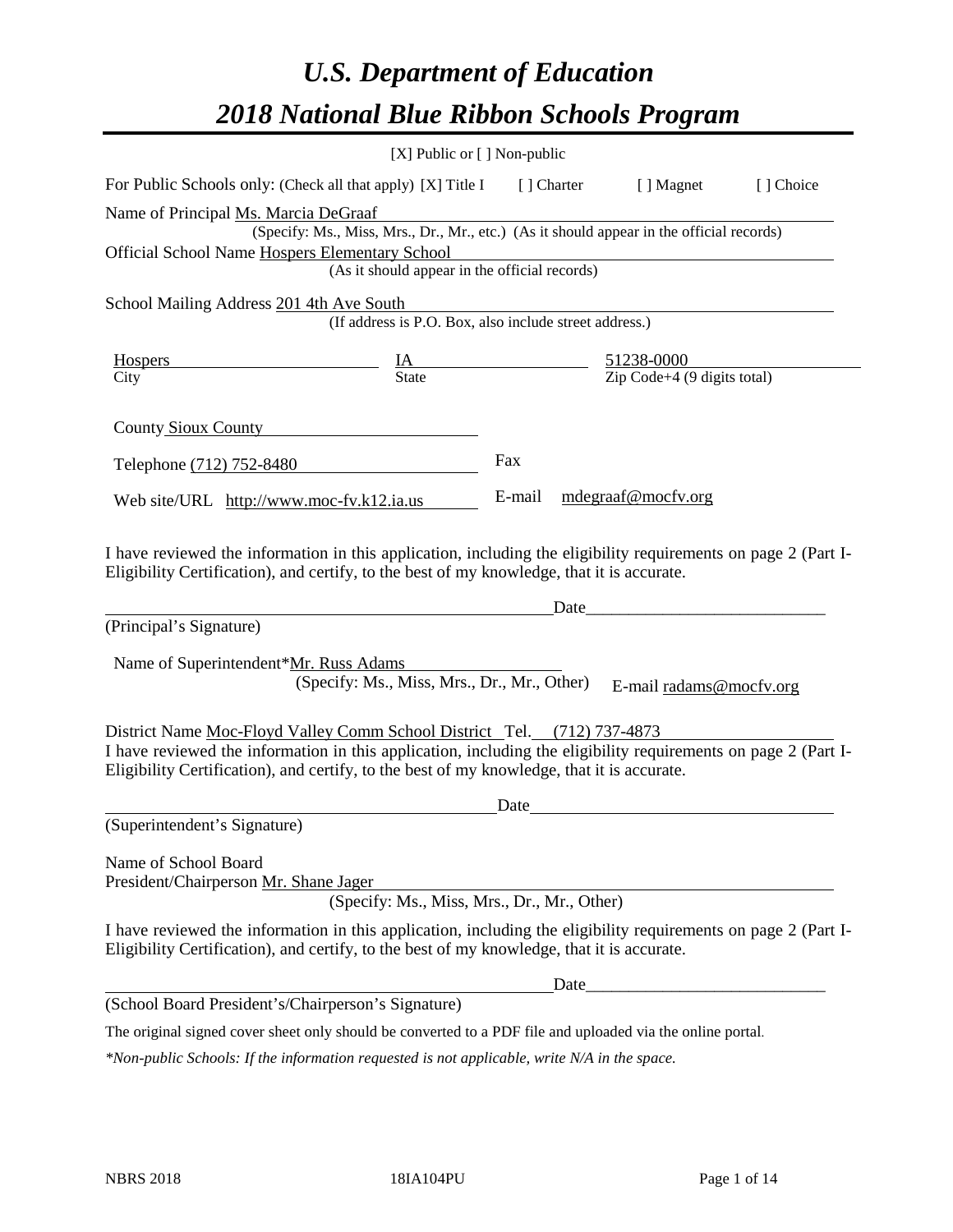The signatures on the first page of this application (cover page) certify that each of the statements below, concerning the school's eligibility and compliance with U.S. Department of Education and National Blue Ribbon Schools requirements, are true and correct.

- 1. The school configuration includes one or more of grades K-12. (Schools on the same campus with one principal, even a K-12 school, must apply as an entire school.)
- 2. All nominated public schools must meet the state's performance targets in reading (or English language arts) and mathematics and other academic indicators (i.e., attendance rate and graduation rate), for the all students group and all subgroups, including having participation rates of at least 95 percent using the most recent accountability results available for nomination.
- 3. To meet final eligibility, all nominated public schools must be certified by states prior to September 2018 in order to meet all eligibility requirements. Any status appeals must be resolved at least two weeks before the awards ceremony for the school to receive the award.
- 4. If the school includes grades 7 or higher, the school must have foreign language as a part of its curriculum.
- 5. The school has been in existence for five full years, that is, from at least September 2012 and each tested grade must have been part of the school for the past three years.
- 6. The nominated school has not received the National Blue Ribbon Schools award in the past five years: 2013, 2014, 2015, 2016, or 2017.
- 7. The nominated school has no history of testing irregularities, nor have charges of irregularities been brought against the school at the time of nomination. The U.S. Department of Education reserves the right to disqualify a school's application and/or rescind a school's award if irregularities are later discovered and proven by the state.
- 8. The nominated school has not been identified by the state as "persistently dangerous" within the last two years.
- 9. The nominated school or district is not refusing Office of Civil Rights (OCR) access to information necessary to investigate a civil rights complaint or to conduct a district-wide compliance review.
- 10. The OCR has not issued a violation letter of findings to the school district concluding that the nominated school or the district as a whole has violated one or more of the civil rights statutes. A violation letter of findings will not be considered outstanding if OCR has accepted a corrective action plan from the district to remedy the violation.
- 11. The U.S. Department of Justice does not have a pending suit alleging that the nominated school or the school district as a whole has violated one or more of the civil rights statutes or the Constitution's equal protection clause.
- 12. There are no findings of violations of the Individuals with Disabilities Education Act in a U.S. Department of Education monitoring report that apply to the school or school district in question; or if there are such findings, the state or district has corrected, or agreed to correct, the findings.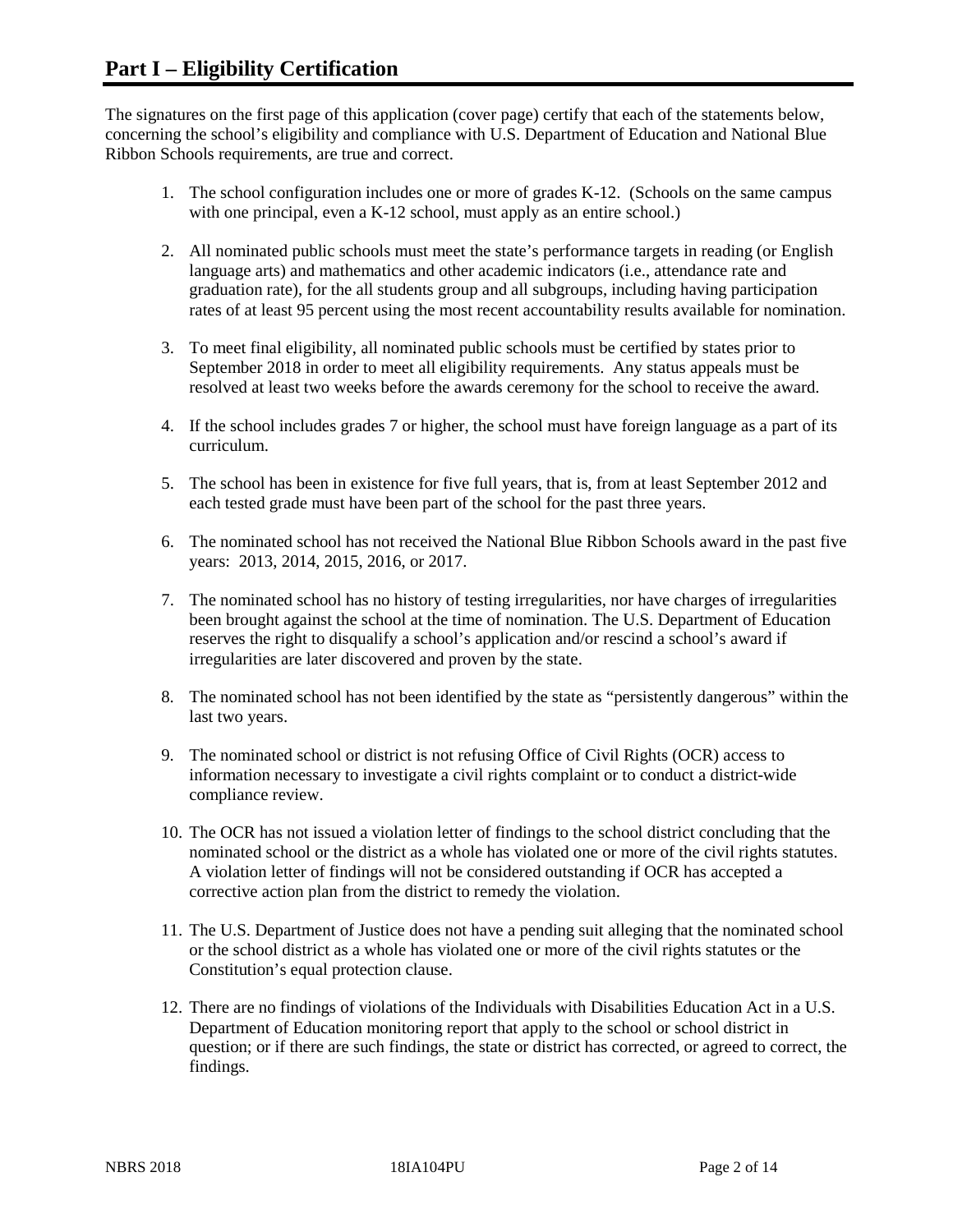#### **Data should be provided for the most recent school year (2017-2018) unless otherwise stated.**

## **DISTRICT**

1. Number of schools in the district  $\frac{2}{2}$  Elementary schools (includes K-8) (per district designation): 1 Middle/Junior high schools 1 High schools 0 K-12 schools

4 TOTAL

**SCHOOL** (To be completed by all schools)

2. Category that best describes the area where the school is located:

[] Urban or large central city

[ ] Suburban

[X] Rural or small city/town

3. Number of students as of October 1, 2017 enrolled at each grade level or its equivalent in applying school:

| Grade                           | # of         | # of Females | <b>Grade Total</b> |
|---------------------------------|--------------|--------------|--------------------|
|                                 | <b>Males</b> |              |                    |
| <b>PreK</b>                     | 0            | 0            | 0                  |
| K                               | 20           | 23           | 43                 |
| $\mathbf{1}$                    | 17           | 20           | 37                 |
| $\overline{2}$                  | 9            | 17           | 26                 |
| 3                               | 19           | 31           | 50                 |
| 4                               | 15           | 24           | 39                 |
| 5                               | 21           | 16           | 37                 |
| 6                               | 0            | 0            | 0                  |
| 7                               | 0            | 0            | 0                  |
| 8                               | 0            | 0            | 0                  |
| 9                               | 0            | 0            | 0                  |
| 10                              | 0            | 0            | 0                  |
| 11                              | 0            | 0            | 0                  |
| 12 or higher                    | 0            | 0            | 0                  |
| <b>Total</b><br><b>Students</b> | 101          | 131          | 232                |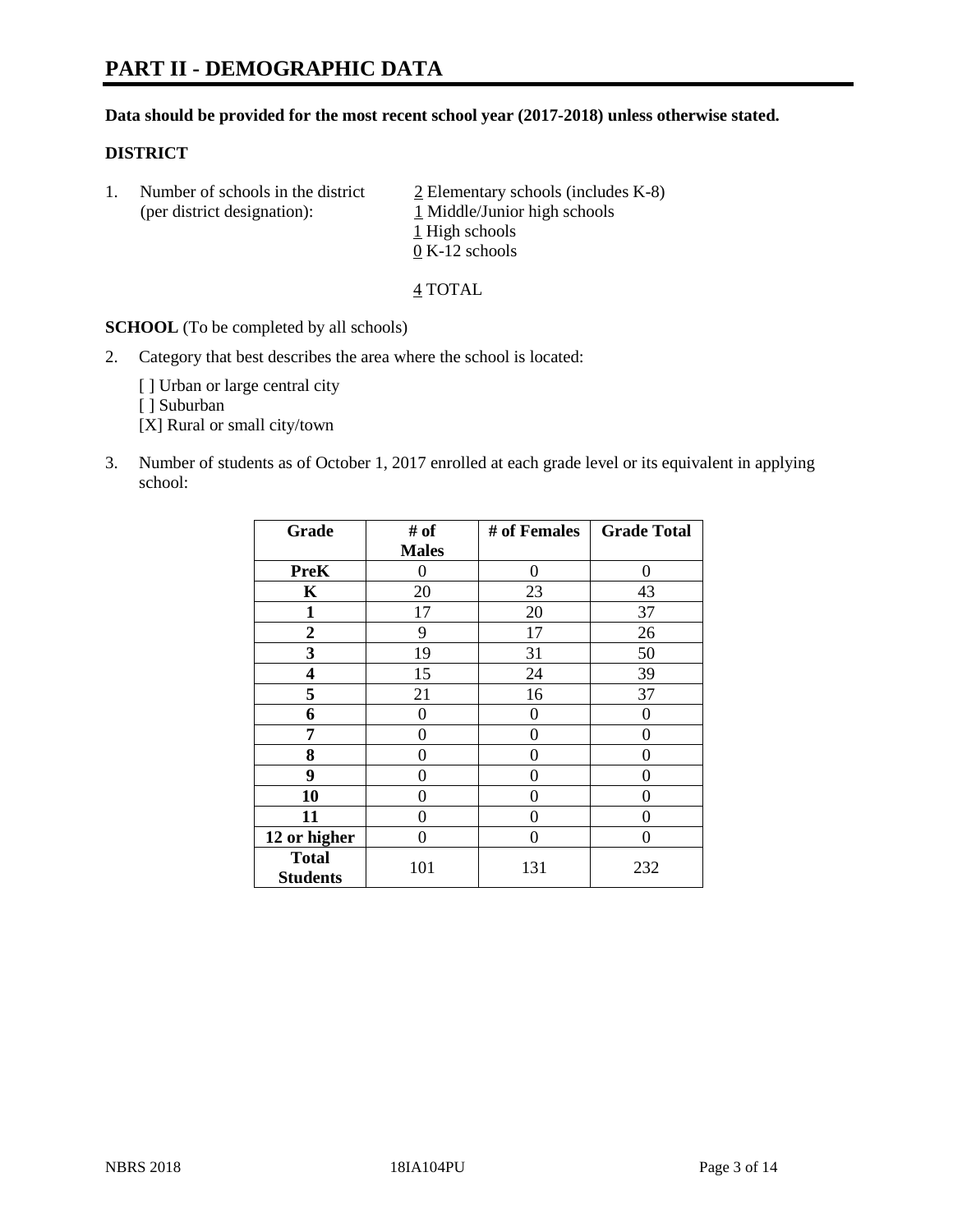the school: 0 % Asian

4. Racial/ethnic composition of  $\qquad 0\%$  American Indian or Alaska Native 1 % Black or African American 14 % Hispanic or Latino 2 % Native Hawaiian or Other Pacific Islander 79 % White 4 % Two or more races **100 % Total**

(Only these seven standard categories should be used to report the racial/ethnic composition of your school. The Final Guidance on Maintaining, Collecting, and Reporting Racial and Ethnic Data to the U.S. Department of Education published in the October 19, 2007 *Federal Register* provides definitions for each of the seven categories.)

5. Student turnover, or mobility rate, during the 2016 – 2017 school year: 7%

If the mobility rate is above 15%, please explain.

This rate should be calculated using the grid below. The answer to (6) is the mobility rate.

| <b>Steps For Determining Mobility Rate</b>         | Answer |
|----------------------------------------------------|--------|
| $(1)$ Number of students who transferred to        |        |
| the school after October 1, 2016 until the         | 11     |
| end of the 2016-2017 school year                   |        |
| (2) Number of students who transferred             |        |
| <i>from</i> the school after October 1, 2016 until | 6      |
| the end of the 2016-2017 school year               |        |
| (3) Total of all transferred students [sum of      | 17     |
| rows $(1)$ and $(2)$ ]                             |        |
| (4) Total number of students in the school as      |        |
| of October 1, 2016                                 | 233    |
| (5) Total transferred students in row (3)          |        |
| divided by total students in row (4)               | 0.07   |
| $(6)$ Amount in row $(5)$ multiplied by 100        |        |

6. English Language Learners (ELL) in the school:  $8\%$ 

18 Total number ELL

Specify each non-English language represented in the school (separate languages by commas): Spanish and Micronesia

7. Students eligible for free/reduced-priced meals: 42 % Total number students who qualify: 97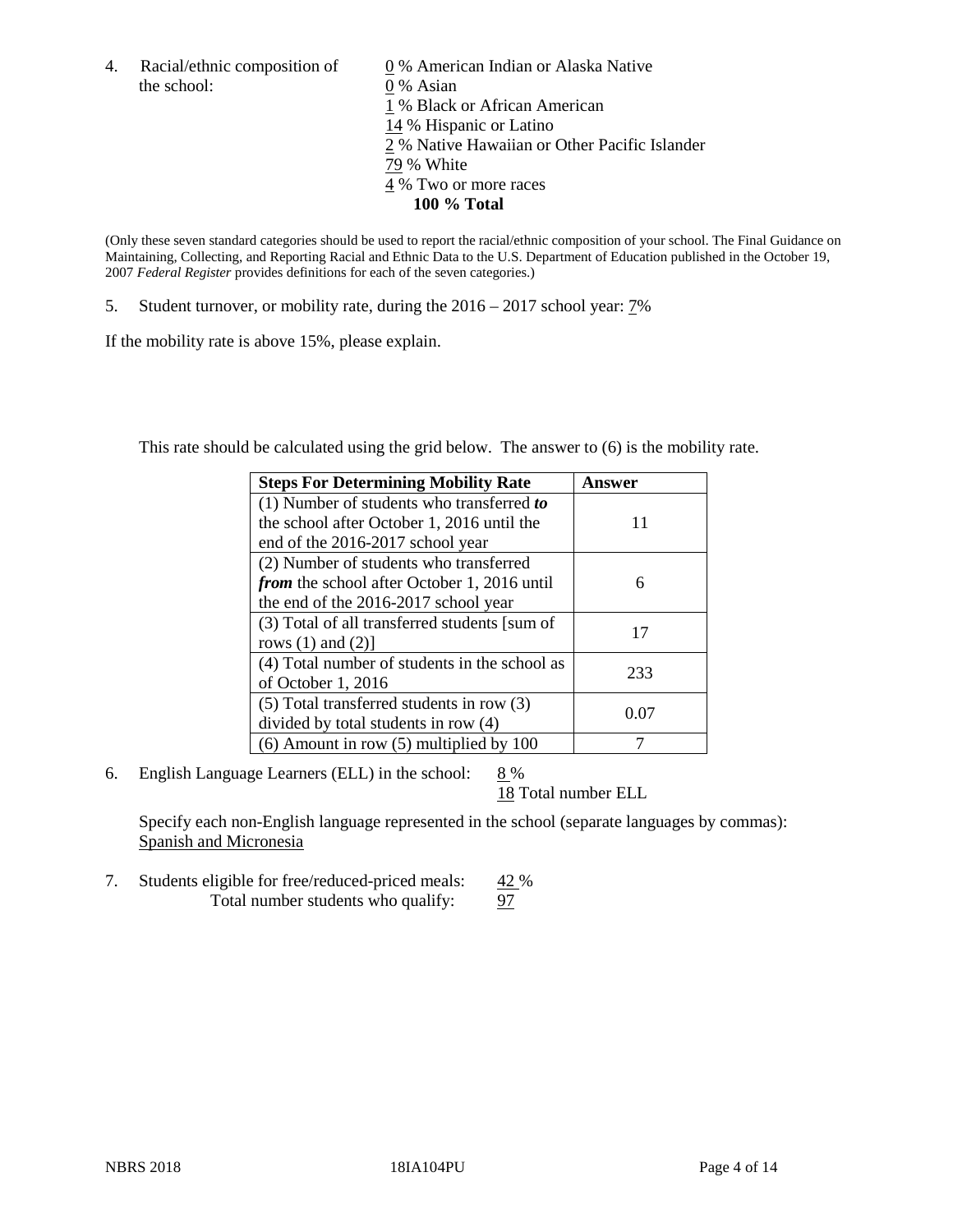20 Total number of students served

Indicate below the number of students with disabilities according to conditions designated in the Individuals with Disabilities Education Act. Do not add additional conditions. It is possible that students may be classified in more than one condition.

| 0 Autism                  | 10 Multiple Disabilities                |
|---------------------------|-----------------------------------------|
| 0 Deafness                | 0 Orthopedic Impairment                 |
| 0 Deaf-Blindness          | 0 Other Health Impaired                 |
| 0 Developmentally Delayed | 0 Specific Learning Disability          |
| 0 Emotional Disturbance   | 10 Speech or Language Impairment        |
| 0 Hearing Impairment      | 0 Traumatic Brain Injury                |
| 0 Intellectual Disability | 0 Visual Impairment Including Blindness |

- 9. Number of years the principal has been in her/his position at this school: 23
- 10. Use Full-Time Equivalents (FTEs), rounded to nearest whole numeral, to indicate the number of school staff in each of the categories below:

|                                                                                                                                                                                                                                | <b>Number of Staff</b> |
|--------------------------------------------------------------------------------------------------------------------------------------------------------------------------------------------------------------------------------|------------------------|
| Administrators                                                                                                                                                                                                                 |                        |
| Classroom teachers including those<br>teaching high school specialty<br>subjects, e.g., third grade teacher,<br>history teacher, algebra teacher.                                                                              | 12                     |
| Resource teachers/specialists/coaches<br>e.g., reading specialist, science coach,<br>special education teacher, technology<br>specialist, art teacher, etc.                                                                    | 8                      |
| Paraprofessionals under the<br>supervision of a professional<br>supporting single, group, or classroom<br>students.                                                                                                            | 6                      |
| Student support personnel<br>e.g., guidance counselors, behavior<br>interventionists, mental/physical<br>health service providers,<br>psychologists, family engagement<br>liaisons, career/college attainment<br>coaches, etc. | 4                      |

11. Average student-classroom teacher ratio, that is, the number of students in the school divided by the FTE of classroom teachers, e.g.,  $22:1$  18:1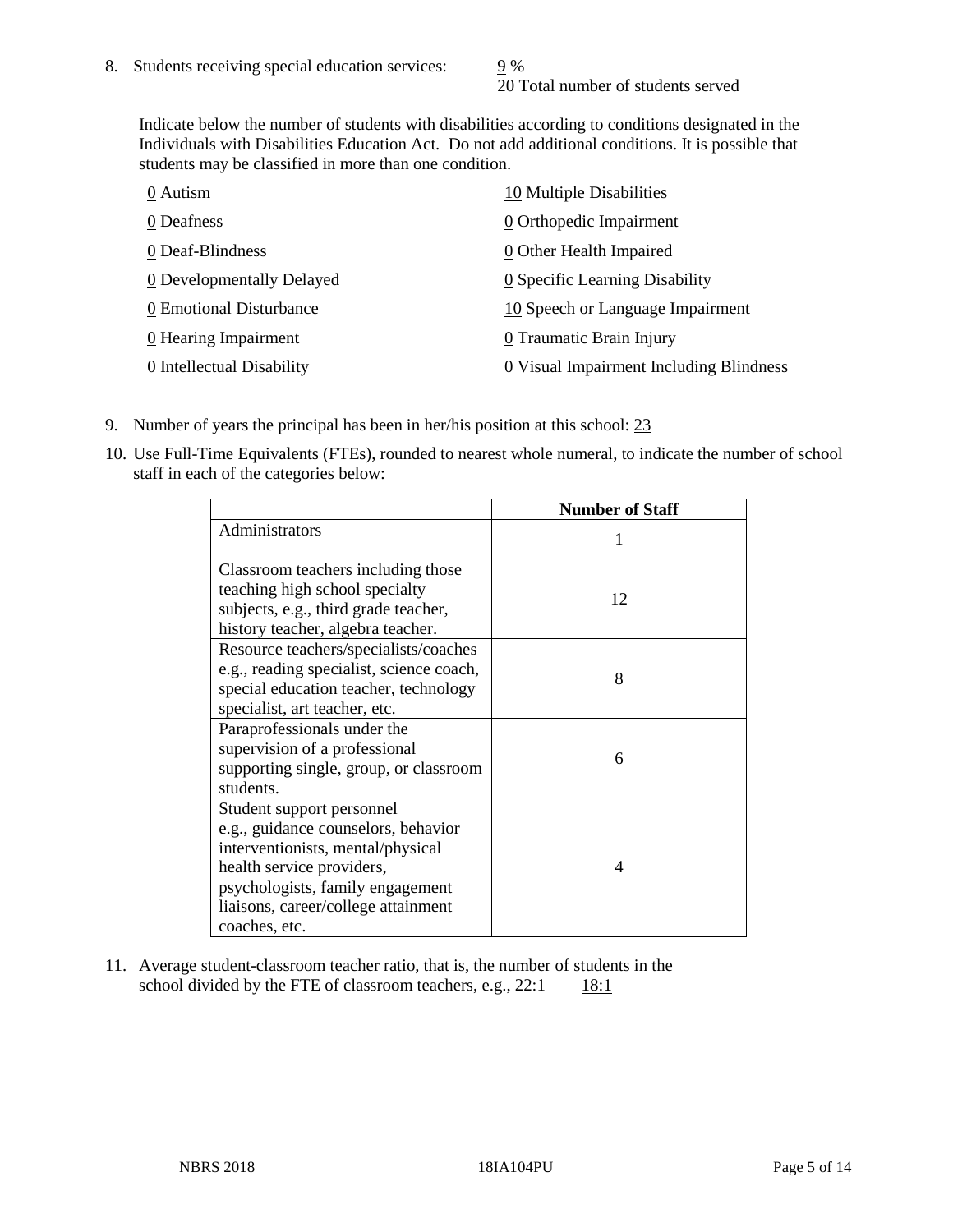12. Show daily student attendance rates. Only high schools need to supply yearly graduation rates.

| <b>Required Information</b> | 2016-2017 | $2015 - 2016$ | 2014-2015 | 2013-2014 | 2012-2013 |
|-----------------------------|-----------|---------------|-----------|-----------|-----------|
| Daily student attendance    | 96%       | 97%           | 97%       | ว7%       | 97%       |
| High school graduation rate | 0%        | 0%            | 0%        | 9%        | 0%        |

#### 13. **For high schools only, that is, schools ending in grade 12 or higher.**

Show percentages to indicate the post-secondary status of students who graduated in Spring 2017.

| <b>Post-Secondary Status</b>                  |    |
|-----------------------------------------------|----|
| Graduating class size                         |    |
| Enrolled in a 4-year college or university    | 0% |
| Enrolled in a community college               | 0% |
| Enrolled in career/technical training program | 0% |
| Found employment                              | 0% |
| Joined the military or other public service   | 0% |
| Other                                         | ገ% |

14. Indicate whether your school has previously received a National Blue Ribbon Schools award. Yes No X

If yes, select the year in which your school received the award.

15. In a couple of sentences, provide the school's mission or vision statement.

Hospers Elementary is committed to establishing learning and discovery experiences, that enable our students to achieve their greatest potential. By engaging in challenging academic and diverse educational environments students are empowered to develop deep knowledge and strong character that will better equip them to become active, responsible citizens.

16. **For public schools only**, if the school is a magnet, charter, or choice school, explain how students are chosen to attend.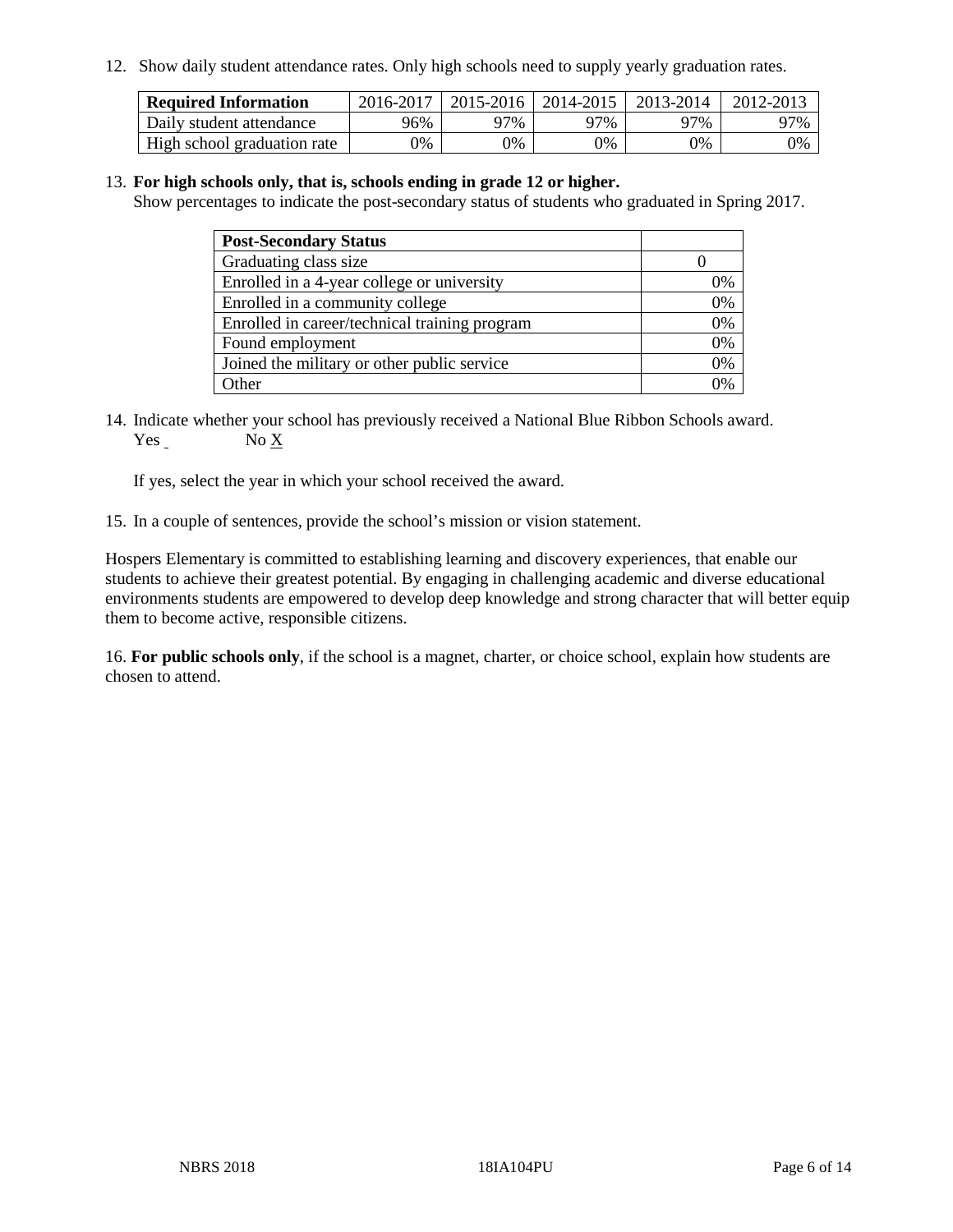# **PART III – SUMMARY**

The MOC-Floyd Valley Community School District is located in the northwest corner of Iowa, serves a population of just under 10,000 people in five different communities. The district covers 251 square miles, employs a faculty and staff of more than 150 experienced professionals and a K-12 enrollment of just over 1400 students. Hospers Elementary is one of two elementary schools that serves K-5 students in Hospers, Iowa who live in the towns of Granville, Alton, and Hospers.

The mission statement of the MOC Floyd Valley Community School District is, "Fostering learning, excellence, and civic responsibility." We try to provide our students with a rigorous, well-rounded education so that when they leave us they have many options available to them as possible. In addition to our strong focus on academics, we support character development and service. These areas of focus are demonstrated via our District Belief Statements and Core Values (Caring, Cooperation, Effort, Responsibility, Respect, Excellence, Integrity and Creativity) that guide all decisions by everyone that makes up the MOC Floyd Valley Community School District. Students, parents, community members, and school personnel worked together during the strategic planning process and continue to support these values throughout the district.

Personalized classes and character-building programs help to lay a strong foundation for our early learners at Hospers Elementary. Students receive a solid basic skills education, emphasizing language arts and mathematics, as well as activities, such as orchestra and band to stretch their learning in multiple areas. Foundational to all that we do at Hospers Elementary is building relationships. We have a very caring and dedicated staff that truly does, "Whatever It Takes" to stretch our students and help them grow. This philosophy is supported on a daily basis via lesson plans, instructional time, and during intervention/team planning sessions, as needed, in order to meet our student's needs. Each staff member supports the efforts of others and strives to work together to meet a wide variety of individual differences at Hospers Elementary. Training opportunities, workshops, small groups, book studies and common planning time occur on a regular basis and are daily happenings that are in place that support the staff and encourage them to stay positive and professional throughout the school year.

Hospers supports the district curriculum development process, common formative and summative assessments, and grade level benchmark curriculum based measures (CBM) systems that are in place to monitor our students progress throughout each academic year. They are challenged to make instructional decisions based upon this data and find ways to support their peers during our professional learning communities (PLC) early out release times and make suggestions if materials, resources, or additional training is required in order to serve our students. Leadership relies upon the direct expertise of the classroom teachers and supports instructors to identify and make suggestions. Building leadership uses a "Team Approach" when making decisions that impact the student's success in the areas of academics and behavior. Informal and formal meetings are held to gather input from all stakeholders before decisions are implemented whenever possible. It is the staff's belief, shared with all parents, that they are their child's first teacher and are vital to their child's success at Hospers Elementary.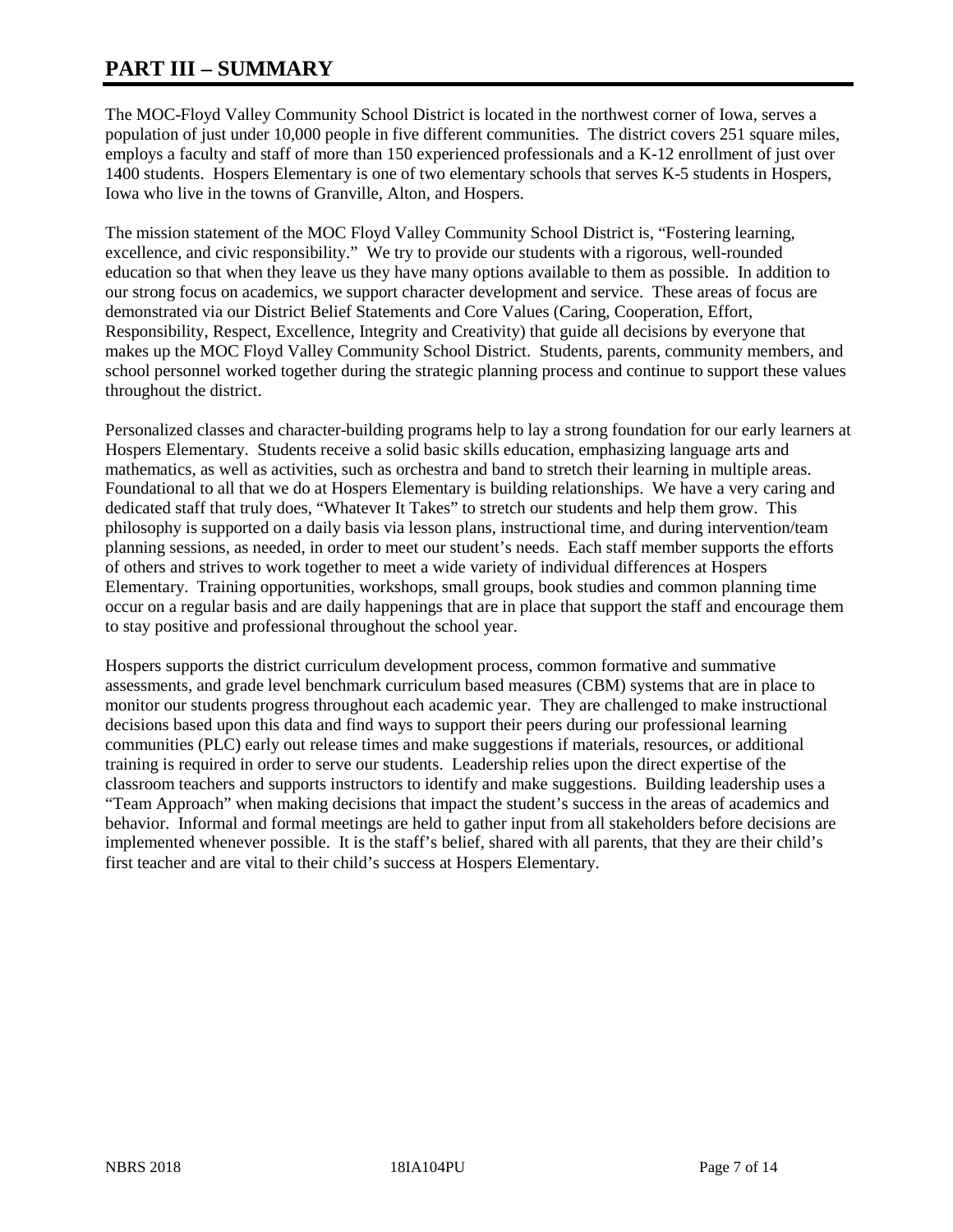# **1. Core Curriculum:**

At Hospers Elementary, we have focused our efforts in the areas of literacy and math, believing these two areas are vital and lead into the areas of science and social studies. Our literacy and math programs are based upon the philosophy of teaching our students to be "Strategic Thinkers". We use the ideas of thinking strategically and mathematical thinking when developing our K-5 lessons, provide research based universal instruction to all our students, and identify those that need additional support/interventions or stretching opportunities to further challenge their learnings. Student "Action Plans" are written for each student within our building and monitored 3 times per year with our Curriculum Based Measures (CBM data) by our classroom teachers. We have embraced the ideas of Cognitively Guided Instruction and the Gradual Release of Thinking Strategically within our classrooms.

Our kindergarten through second grade math classrooms set the foundation by providing instruction in the domains of operations and algebraic thinking, number and operations in base ten, measurement, and data and geometry. Third through fifth grade classrooms develop these along with fractions and decimals and work to expand their thinking and progress into real world situations that involve math concepts and operations around them. Students, who are proficient, are provided opportunities for enrichment, while students not proficient are provided addition instruction and practice to help them reach proficiency. We have found Front Row, (math software program) to help meet the diverse needs of our students along with Every Day Math Materials during our whole group universal instructional sessions. Multistep problems that require our students to use their "Thinking Skills" are always what we use to challenge our students to use throughout the day by "Shifting" their thinking in order to solve real world problems. Our students work on being "Efficient" along with being fluent math problem solvers while being able explain their thinking processes to others in a sharing, collaborative classroom setting. We monitor and check these skills with our CBM measures periodically so our students can chart and document their growth in all domains throughout the year. Math instruction at Hospers has moved toward a more "Discovery-Based Approach" to learning that allows students to wrestle with problems in groups while injecting the thought process into learning. Our students find multiple ways to find the correct answer and actually take turns leading some of the math instruction in their classrooms. Math anxiety is lower at Hospers Elementary and our students are very used to teachers and their peers asking, "Tell me why you think that?"

Literacy development at Hospers Elementary constitutes the majority of our day for all our K-5 students. We give 120 minutes per day in all K-5 classrooms to developing a passion for reading and writing on a daily basis. A workshop model is used at Hospers to meet the needs of our students throughout the year, along with guided instruction, Individualize Directed Reading sessions, conferring with peers and instructors, literature circles and multiple intervention programs. Progress monitoring on a weekly basis has proven to work for our students in part because the general education teachers are active participants in our literacy intervention programs. We have found Lexia, (software program) to be useful for both our general education teachers, resource staff and parents in orders to extend what we are able to offer our students each day at Hospers. We challenge our students and their families to read each and every day for 15 minutes. We use both extrinsic and intrinsic rewards throughout the school year, but most importantly we model how to be "Life Long Learners".

One of our science area goals was to increase the "inquiry-learning" experiences for our students. With that in mind, we participated in professional development opportunities involving the implementation of Next Generation Science Standards (NGSS), Mystery Science Curriculum, and additional STEM lessons within our K-5 classrooms. We applied for multiple STEM materials via Iowa Grants, Sioux County Grants and local business partnerships. Hands on materials, resources, speakers and field trips have provided our students with many real-world applications in the area of science and health. We are very fortunate to have these additional opportunities at Hospers Elementary and know that these resources are not as available everywhere.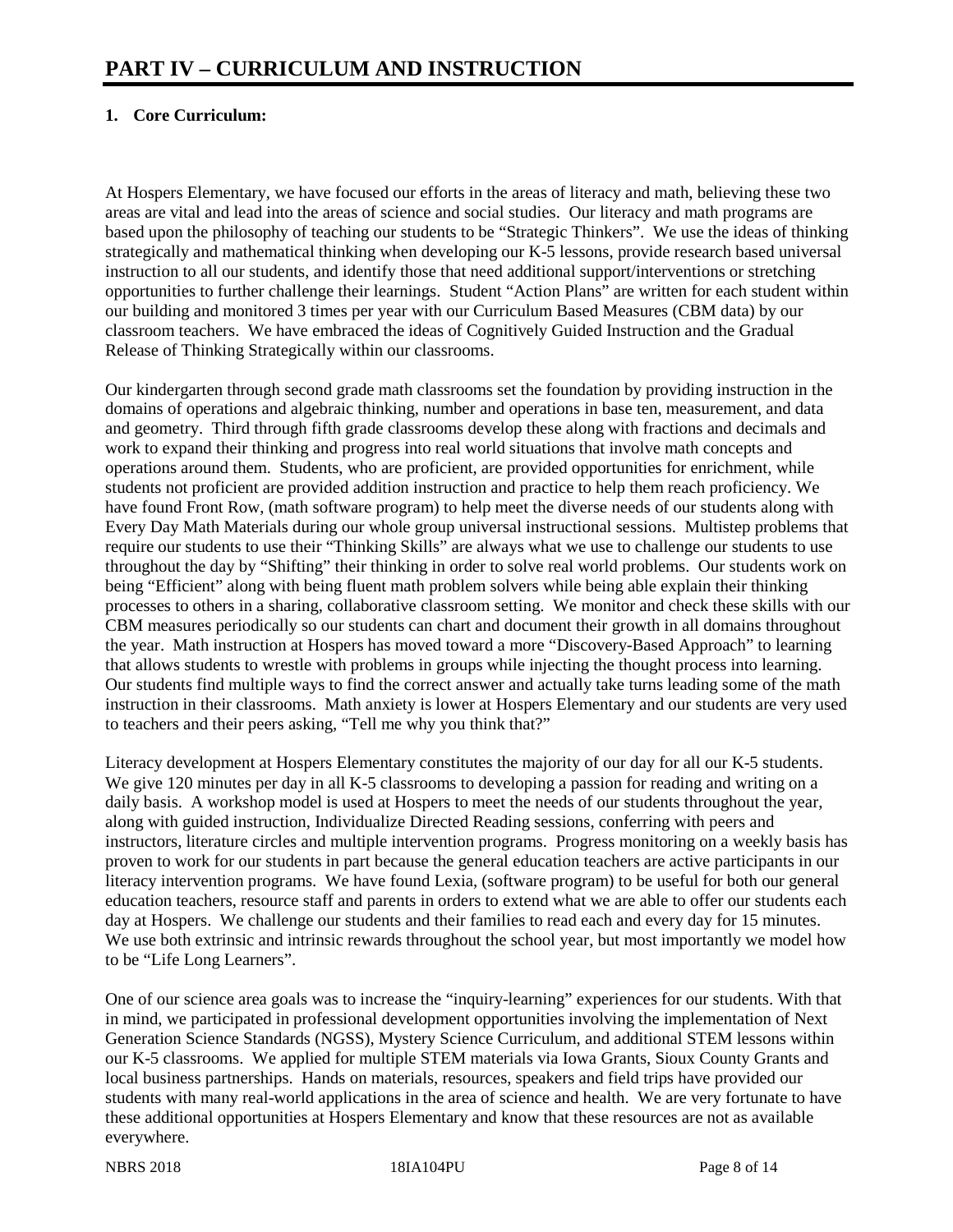Social studies is the area we have just recently started to edit and update within our district. We are participating in state sponsored professional development workshops this school year and will make updates and changes to our grade level benchmarks, performance level descriptors and monthly assessments this summer. Learning to be active, knowledgeable and responsible citizens is part of our district mission and truly is supported on a daily basis at Hospers Elementary.

## **2. Other Curriculum Areas:**

The MOC Floyd Valley Community School District recognized a few years ago the importance of technology in the learning process. A plan was developed to enhance what we do for our students in regards to technology and it was decided to appoint qualified instructional coach in the area of technology. This format has ensured that staff at Hospers have been able to infuse technology directly into our classrooms and enhance learning as well as share ideas and expertise with our students. We have always had "Fix it Tech Staff", but now we have instructional resources to help meet the needs of our students directly within our classrooms. This integration of technology within our classrooms have proven to be much more efficient and effective meeting our "Essential Learnings" at all grade levels in multiple curriculum areas.

Hospers Elementary schedule supports a strong commitment to making sure our students are physically active each day. Our students get 25 minutes every other day with a certified Physical Education teacher that follows a specific curriculum based upon the Spark Program that all district instructors participated in a few years ago. They also, throughout the school year expose our children to organized team sports along with the concepts of individually being active on a daily basis. We have 3 scheduled recess times that total 60 minutes per day for our entire K-5 classrooms which are supervised by classroom teachers and support staff. Staff encourages everyone to be active and take advantage of parent purchased playground equipment and or participate in group activities out on our fields, courts and open areas. Specific K-5 nutrition and health objectives are covered within our science lessons and taught by our classroom teachers throughout the school year and assessed on a monthly basis, which also support the idea that each of us must be responsible for overall health and well-being.

It is certainly a highlight at Hospers Elementary the various opportunities our K-5 students have in the area of the Arts. We offer a wide variety of experiences in both the visual arts and instrumental/vocal arts areas during our normal school day. In addition to our required art and music classes our students may choose to play a strings instrument beginning in 2nd grade, become a member of the Pride of the Marching Band as a 5th grader, sing in an additional choir in 4th grade and participate in our musical shows every year at Hospers Elementary. Along with our academic core areas, students have the freedom to construct a program that helps meet their unique abilities and interests via these optional areas. Our building shares these instructors with the other buildings within our district rotating on a 6-day schedule. Participation in these programs is voluntary and students may join in multiple areas over the years that they attend Hospers Elementary in a variety of ways that truly expand and stretch their learning.

#### **3. Instructional Methods, Interventions, and Assessments:**

Hospers Elementary Leadership along with our Literacy Instructional Coach have developed K-5 Literacy Non -Negotiables that have guided our district the past few years. This document has been edited and is reviewed on an annual basis with our entire staff. It is our belief these literacy non-negotiables guide our work at the classroom level as we seek to remove assumptions and work toward more common and effective practices. Addressed are the areas of word work, fluency and accuracy, comprehension strategies, and the writing process. We provide suggested times and formats to use during read alouds, whole group instruction, small group instruction, Individualized Daily Reading (IDR) sessions, and closure/sharing activities. Assessment procedures both summative (state and district) and formative (mandated vs suggested) in nature are identified and reviewed at the beginning of each year; and staff has the opportunities to edit and update as needed at this time. Our building goals are set based upon the philosophy that our entire staff knows our students as readers; they document individual student growth, and instill a love for reading throughout the entire school year. Everyone strives to create an atmosphere where students

NBRS 2018 **18IA104PU** Page 9 of 14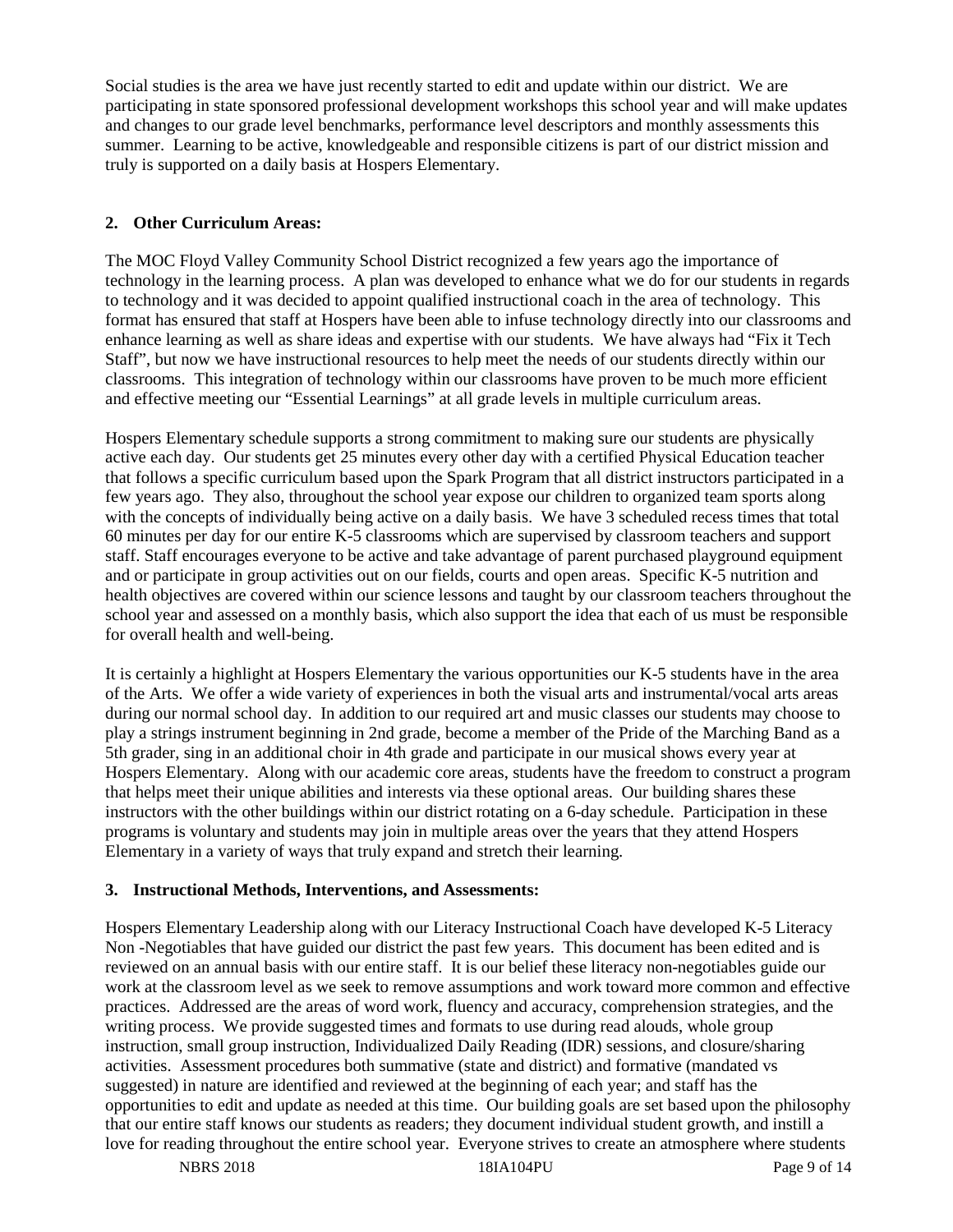are motivated to read at Hospers Elementary!

One intervention that has made a significant impact over the years at Hospers Elementary is our Reading Recovery Program. We have two teachers trained in the program which was implemented back during our 1999-2000 school year. We are very fortunate to be able to stay involved in the program via district funding and the continuing education component for our staff over the years. Participation with Reading Recovery first impacted only our 1st grade program, but has since influenced our entire building when you consider the resources, materials, and professional development that has filtered throughout our staff over the years. Building leadership works closely with the instructor and utilizes the expertise she provides throughout the building and takes advantage of all the opportunities Reading Recovery provides within our area. Reading Recovery is a 1 to 1 program that gives identified 1st grade students additional reading and writing instruction that is very specific to each child for 16-20 weeks. The daily 30-minute lessons are jam-packed, fast-paced lessons that are highly coordinated with our classroom teachers and parents while in Reading Recovery. We invite parents to observe at least one lesson and help them realize the important role they play at home rereading every night and encouraging the skills worked on each day at Hospers. The majority of our Reading Recovery students are discontinued from the program; but if needed we are able to transition them into our Title I Program through 3rd grade when additional reading support is required in a small group setting. Multiple staff, students and parents have attended the professional training meetings, webinars and "Behind the Glass" lessons. We have invited MOC Floyd Valley School Board Members, PLUS Coordinators, and various business leaders to come and observe our lessons in order to help educate our community that additional time and support for our children does make a difference and that early intervention is vital at Hospers Elementary. Knowing how to read well sets the stage for almost all other learning at school and throughout our lives, thus making it our top priority for all students at Hospers Elementary.

Throughout our K-5 math instructional time, Hospers students work on being "Efficient" along with being fluent math problem solvers while being able explain their thinking processes to others in a sharing, collaborative classroom setting. Teachers monitor and check these skills with our CBM measures periodically so our students can chart and document their growth in all math domains throughout the year. Math instruction at Hospers has moved toward a more "Discovery-Based Approach" to learning that allows students to wrestle with problems in groups while injecting the thought process into learning. Our students find multiple ways to find the correct answer and actually take turns leading some of the math instruction in their classrooms. Math anxiety is lower at Hospers Elementary and our students are very used to teachers and their peers asking, "Tell me why you think that?"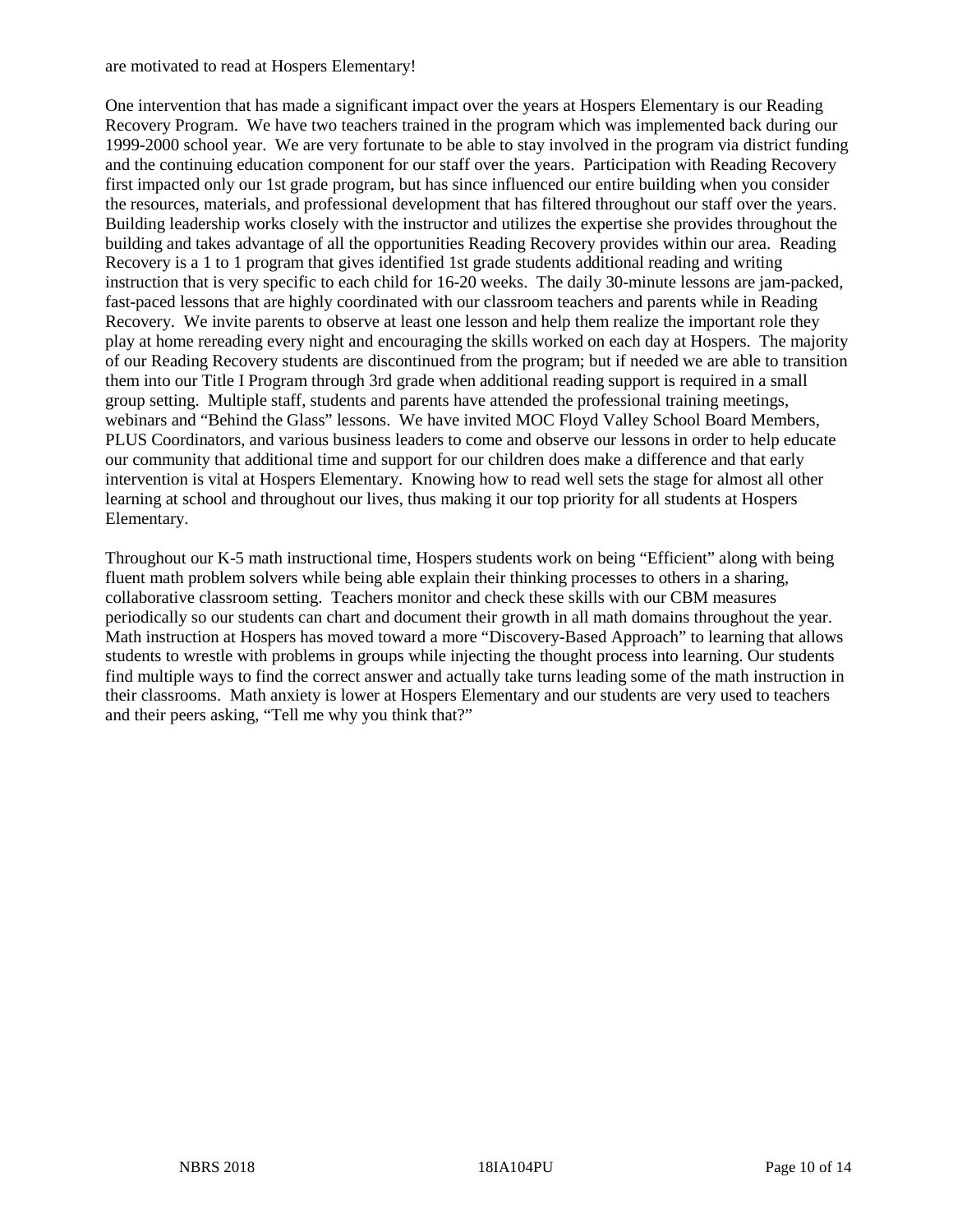## **1. School Climate/Culture:**

A dedicated and passionate staff of teaching professionals serve the students at Hospers Elementary. The caring professionals provide a safe and respectful environment where students are empowered and engaged in their learning. Hospers Elementary begins each year with a, "Meet the Teacher Night". During the night, families meet the teacher, put supplies away, and become informed about the upcoming year. We have 98% of our families attend. Our school has developed, over the years, a family like atmosphere. Many of our students have siblings, cousins, and parents that attend or did attend our school. Each student at Hospers Elementary is taught social skills through the Educational and Community Supports, Bully Prevention in Positive Behavior Support Curriculum. Students learn how to handle social situations through the use of the strategy stop, talk, and walk. This helps build safe social interactions for all our students. It allows our students to feel a part of a community inside their classroom as well as throughout the building. Each classroom has a buddy classroom which consists of an upper grade class partnered with a lower grade class. These buddy groups meet several times a month to work on building themes which are the MOC-Floyd Valley School district belief statements. The themes for this year are: respect, responsibility, cooperation, creativity, caring, work ethic, integrity, and excellence. They learn about these themes through engaging activities they complete with their buddy. Each week, one student from each class is picked to go to Cookie Club. This student is celebrated in a small group with the principal. The student will share why they were picked to join cookie club, have a cookie, and receive a gift from the principal. Each student will get the opportunity to join cookie club sometime throughout the year. The students look forward to going to cookie club; it is a highlight of their year. During Homecoming, each year, past students return to share their positive experiences from Hospers Elementary at an assembly. You can find our principal throughout the school, visiting classrooms, working with small groups in her office, or checking in on students throughout the day. Thursday after school you will find the staff at a Positive Popcorn Pivot Party. This is a time for the staff to support and encourage one another. During the week post- it notes are hung on the board in the lounge to thank, encourage, and support one another. The school motto at Hospers Elementary is that we do "Whatever It Takes" to make sure our students are successful. Our staff works together to share ideas when a student may be struggling or needing to stretch to learn. This can be done within grade levels or across grade levels. Our Special Education Teacher, Reading Teacher, and Instructional Coaches are available to meet with staff and share helpful ideas throughout the year. Everyone at Hospers Elementary is dedicated to creating a positive setting for all students to learn and grow.

#### **2. Engaging Families and Community:**

Hospers Elementary has many opportunities to engage families and our communities. Parents are encouraged to attend class parties, field trips, eat lunch with their child, visit classroom activities and take advantage of volunteering opportunities. One hundred percent of our parents attend parent teacher conferences twice a year to discuss their child's progress. Each grade level has a music performance where the gym is always packed with parents, grandparents, and community members. We have multiple volunteers that help throughout the year consisting of parents, grandparents, community members, Northwestern College students, high school students, and business people, who have service hours to donate. These volunteers complete a variety of different tasks, but mostly work with students one on one or in small groups. Our parent group, Parents Lending United Support (PLUS), is a superb organization. It was started in the late 80's. All parents are members of the group. PLUS kicks off the year with root beer floats at the "Meet the Teacher Night". They support our school, teachers, and staff by organizing and coordinating events, meals for conference night, fundraisers, teacher appreciation events, and our school carnival each year. The PLUS motto is, "Many Hands Make Light Work". Some adoption programs we have at our school, are, adopt a firefighter, adopt a pilot, and adopt an engineer. These programs have events monthly when students get to interact with the visitors and do several interesting learning activities. Hospers Elementary participates in a number of service projects throughout the community, like raking leaves and picking up trash, to demonstrate how to clean up our neighborhood. We visit a local nursing home and interact with the residents on a regular basis. We bring in several community members as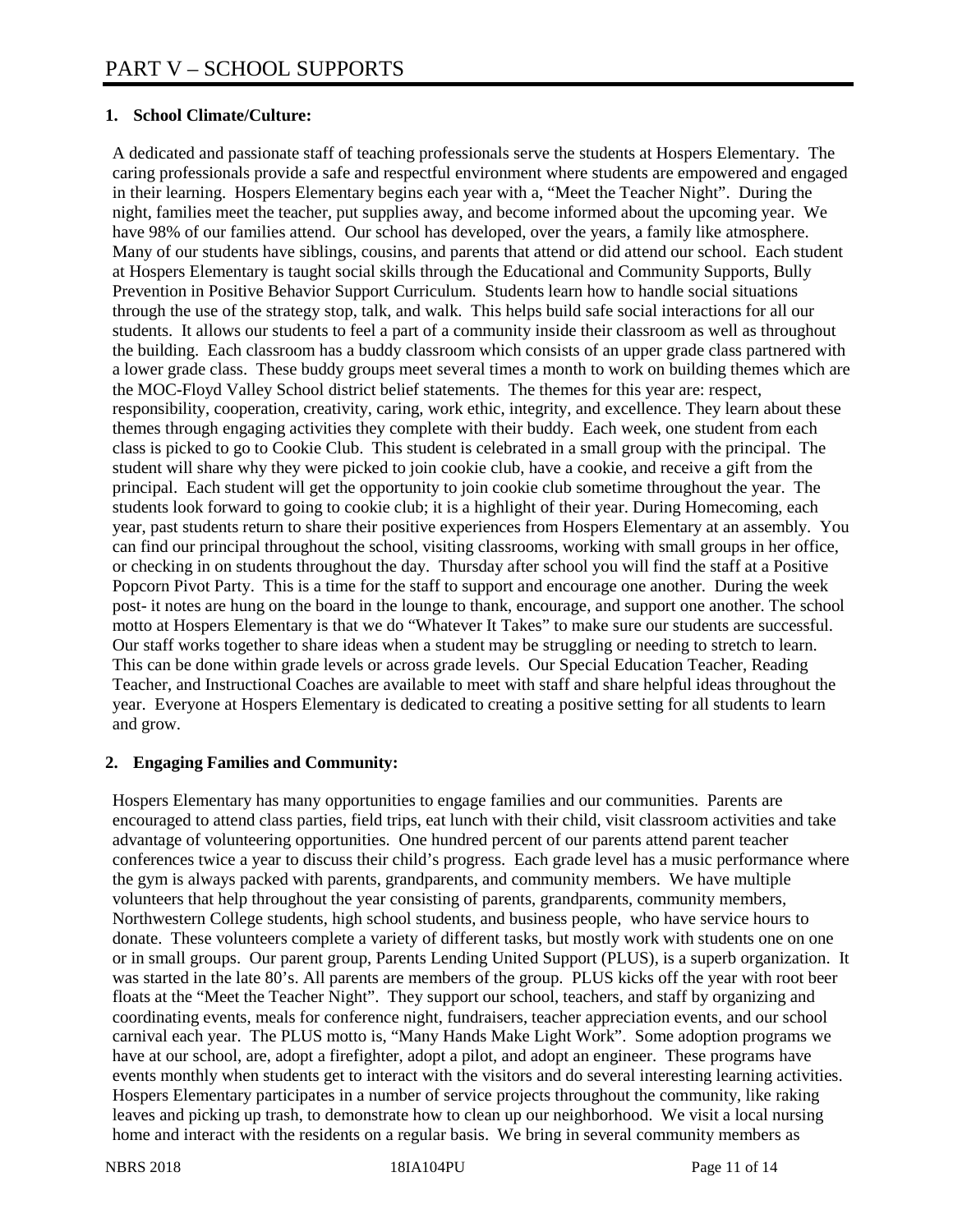resources for our classroom, agriculture in the classroom, and Very Important Person (VIP), to name a couple. VIP is when a parent or family member of each child comes to the classroom once a week and shares about their career or job to expose our students to a variety of career options. Another community member is a local bank that teaches our students how to save money. The Sioux County Conservationist visits several classrooms with many different conservation programs throughout the year. Our Marsville opportunity incorporates parents and community members along with other local schools to work together to create Mars here on earth. We have a 5th grade choir and band that all students can participate in and travel to contests in the spring. Our library has birthday books available for parents to purchase for their child on their birthday or other special occasions. Their picture is put inside the book and they get to be the first one to check it out. Hospers Elementary staff works tirelessly to shape students who are ready for the real world and know multiple ways to be active in their community.

#### **3. Professional Development:**

Two years ago, our district received the statewide Teacher Leadership Compensation Grant. It has enhanced and provided additional supports for all teachers within our district. It has allowed us to incorporate an instructional coach for math, literacy, and technology at Hospers Elementary. Instructional coaches meet with teachers to offer support, encouragement, and offer resources and suggestions to improve their lessons and their students' learning. Having instructional coaches available to assist teachers has made an impact on our students' success. A couple of years ago several of our teachers went to a conference that was focused on the Professional Learning Community (PLC) approach created by Richard and Rebecca DuFour. The teachers that were at the conference put together some ideas of how our district could use the approach to enhance learning for our students. Hospers Elementary teachers now meet in PLC teams with their grade level colleagues. Our district has set up a schedule for early dismissals two times a month so that our grade level teachers can meet as a unified group of professionals. During this PLC time, they discuss curriculum, best practices, technology, activities, go over data collected to track progress, and make necessary changes as needed. This time to collaborate, with a specific process in place, has increased our student success rate. Our teachers worked during the summer with a curriculum expert, Lori Nebelsick-Gillett, to create performance level descriptors for each essential learning. Then, they developed the formative assessments to guide teachers and students in the learning process. The teachers, who worked with Lori continued their work as the school year started to help other staff throughout the year. One other approach our district has used for professional development is APL Instructional Skills. A couple of years ago all our teachers were trained in the APL strategies and effective instructional strategies it requires. Studies have shown that appropriate use of the APL strategies does improve learning. Our district has supported new staff by training them in the APL strategies after being hired before getting their classroom in the fall. One or two times per year, we complete instructional rounds in our school with all district administrators, mixed K-12 teachers and instructional coaches coming and observing lessons taught in our Hospers Elementary classrooms. They have been able to see teachers using the interaction sequence, which is part of the APL approach, and the learning that takes place when properly carried out within a lesson on a regular basis. Hospers Elementary staff continually strives to find new ways to reach all learners in their classrooms via professional development opportunities.

#### **4. School Leadership:**

When you step inside the doors of Hospers Elementary, you witness a unique tone of belonging, a high level of support, and passionate professionals. Our principal has been cultivating this atmosphere for 20 years. She is driven to make sure all students and staff feel safe, encouraged, and strive to do their best. Our principal empowers teachers to teach and work with students. She does this by allocating resources and time in a manner that maximizes what teachers and students are able to do. She is actively involved in curriculum development and professional development. She is current on educational practices and shares information with staff members on a regular basis. She continually researches to finds new strategies to achieve higher standards of learning for all students. She meets with staff to problem solve and determines how to best serve individual students and their families. She shares strategies with teachers to assist individual students who may be struggling socially, emotionally, or academically. She has been instrumental in creating opportunities for our teachers to think outside the box to reach students where they are and build lessons to scaffold learning for all students. The principal has a clear understanding of the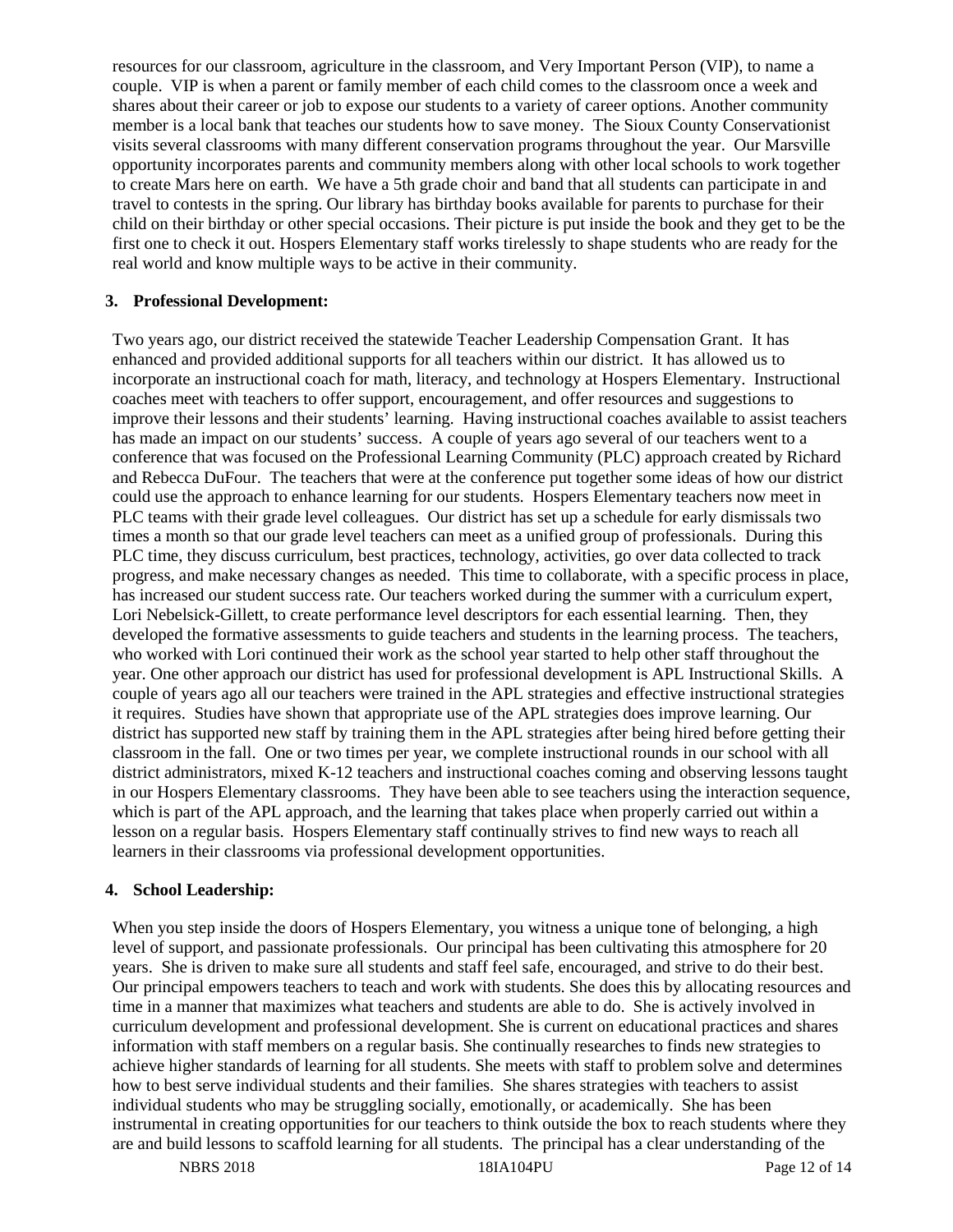achievement levels of all students within her school. She creates a school newsletter each month with 3 different fifth grade students. This newsletter is sent home with each child each month. You will find students playing games, working in small groups, or working one on one with the principal in her office throughout the day. Fridays are cookie club day where students get to share a success story and a cookie with the principal. The principal works side by side with our parent group (PLUS), she works with fellow administrators, instructional coaches, and she is the director at our preschool. She also conducts book studies with staff to help them create action plans to improve learning for all. The principal regularly meets the needs of anyone who steps into her office. She has an open-door policy and can be found throughout the building. She advocates for students and works tirelessly to make sure all of their needs are being met daily at school as well as in their home. She is key in creating events for our families at Hospers Elementary. She has been successful in creating an environment where everyone loves to be a part of the caring community at Hospers Elementary.